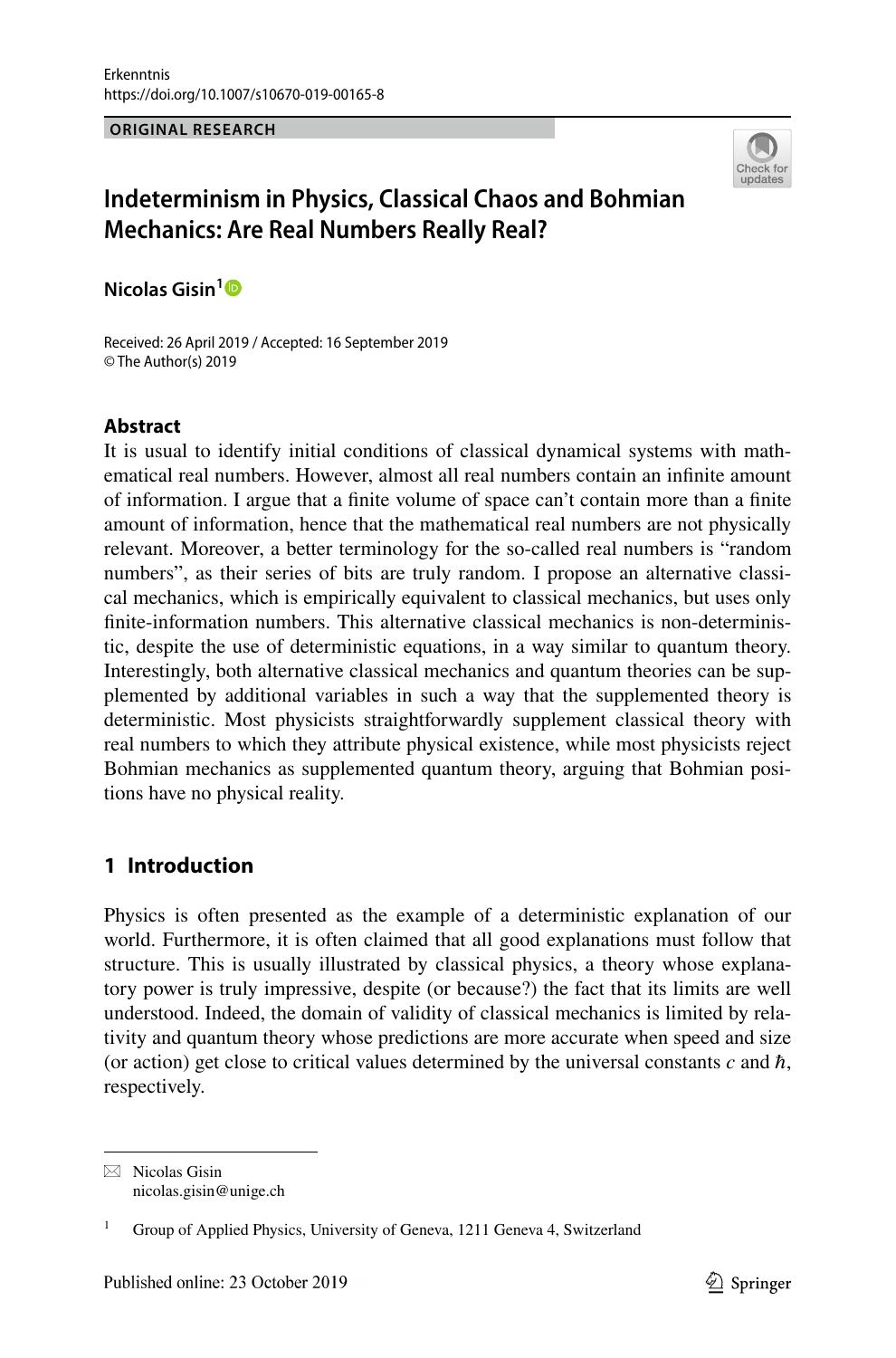Classical mechanics is a set of dynamical equations, with initial conditions—typically position and momentum of point particles—given by real numbers. Except for particular cases,<sup>[1](#page-1-0)</sup> these dynamical equations together with the initial conditions determine completely and uniquely the solutions at all future and past times. Hence, the conclusion that classical physics is deterministic.

This has huge consequences. First, as said, this is often taken as the goal of all good scientifc explanations. For example, many philosophers and physicists try to formulate quantum physics in such a way as to recover something like classical determinism, despite quantum randomness; in Sects. [7](#page-9-0) and [8](#page-10-0) I discuss Bohmian mechanics in this context. Second, if scientifc determinism would be the only good scientifc explanation, then it would be highly tempting to conclude that everything covered—at least in principle—by science happens by necessity, i.e. is determined since the big-bang, including all physiological processes.

In my opinion—but this paper is independent of this opinion—this has dreadful consequences: our world would be like a movie in a closed box without any spectator. If this paper is valid, then there is a greater harmony between physics and our experience (Dolev [2016\)](#page-12-0).

In the frst part of this paper I argue that there is another theory, similar but different from classical mechanics, with precisely the same set of predictions, though this alternative theory is indeterministic.<sup>[2](#page-1-1)</sup> In a nutshell, this alternative theory keeps the same dynamical equations as classical mechanics, but all parameters, including the initial conditions are given by numbers containing only a fnite amount of information. I do not make any metaphysical claims about space, time nor numbers, but notice that the mathematics used in practice is always fnite. In Sects. [3](#page-4-0)[–5](#page-7-0) I argue that this alternative classical mechanics is more natural because it doesn't assume the existence of inaccessible information. One way to argue in favour of limiting physics to numbers with fnite information is that any fnite volume of space can contain only a fnite amount of information (see Sect. [4](#page-5-0)). Consequently, the huge empirical evidence for classical mechanics equally applies to the alternative indeterministic theory. The alternative theory has the same (enormous) explanatory power, Sect. [6.](#page-8-0) It is thus not correct to claim that the empirical evidence and the explanatory power of classical mechanics supports a deterministic world view, since the same body of evidence equally supports an empirically equivalent but indeterministic alternative classical mechanics theory.

In the second part of this paper I argue that every indeterministic theory can be supplemented by additional variables in such a way to render it deterministic (in much the same way as is done by Bohmian mechanics). In brief, it suffices to assume that all the indeterminism that is required at some point in time when, according to the indeterministic theory, God plays dice, i.e. when potentialities becoming actual, could be hidden as supplementary variables in the initial condition of the equivalent deterministic theory, i.e. God played all dice at the big-bang. This closes the circle:

<span id="page-1-0"></span> $1$  Like, e.g., Norton's dome (Norton  $2008$ ) and frontal collisions of point particles.

<span id="page-1-1"></span> $2$  Here indeterministic is merely the negation of deterministic, i.e. synonymous to non-deterministic: given the present and the laws of nature, there is more than one possible future.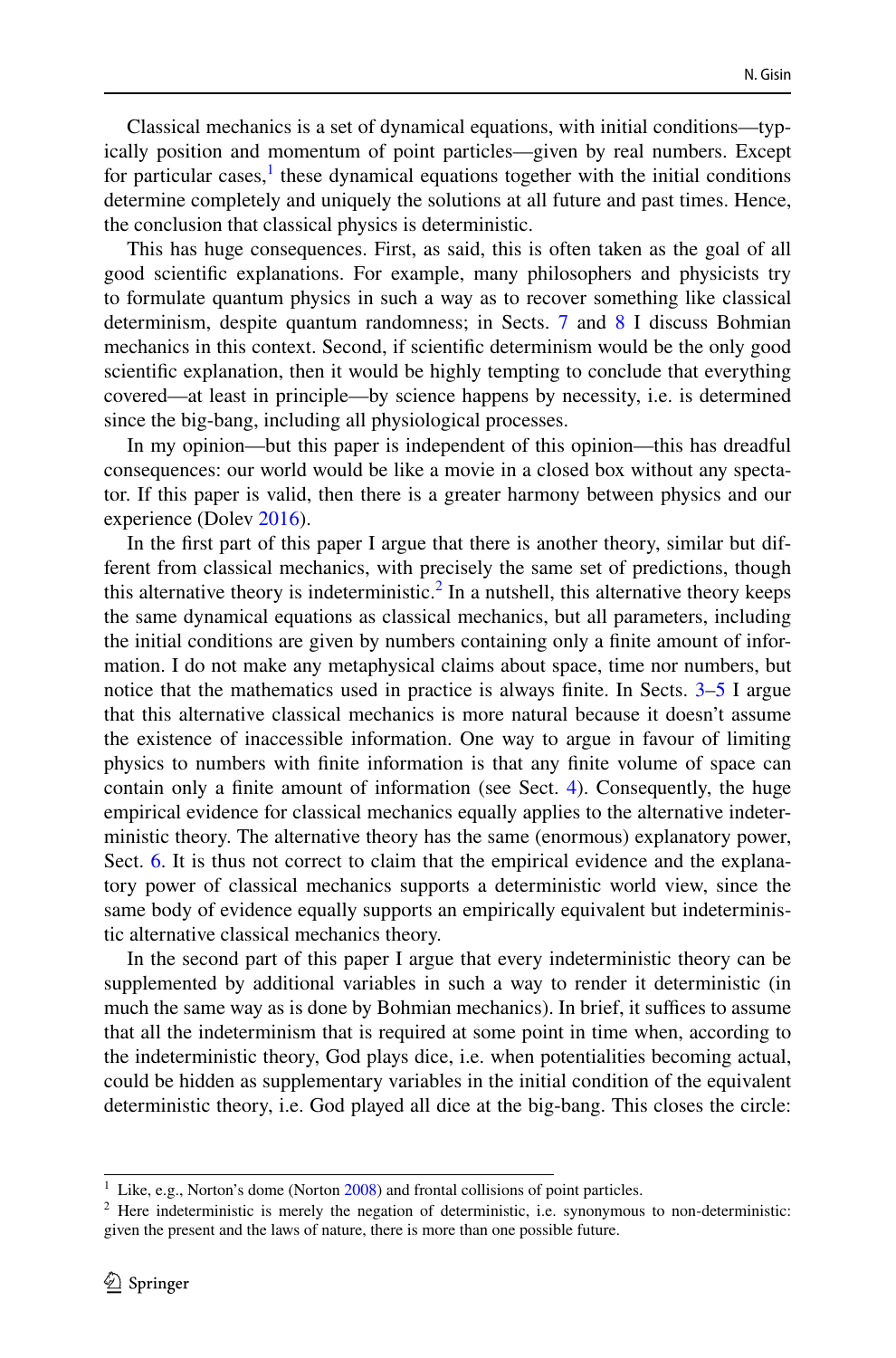<span id="page-2-1"></span>

**Fig. 1** The series of bits of typical of real numbers is, after some initial fnite bit string, indistinguishable from a truly random sequence of bits, as produce by a physical random number generator, here illustrated by a quantum random number generator (single photons on a beam-splitter followed by two singlephoton detectors). Hence, there are two ways one may think of typical real numbers. First, one may think of them as dynamical quantities: the far away bits don't have yet any determined value, the values are continuously produced as time passes. Second, one may think of real numbers with all their bits given at ones, as if their random values were produced at some initial time. The second view is the standard view, while the first one is the view advocated here. Note that computable numbers correspond to pseudo-random number generators where all the information lies in the fnite seed. The fnite information numbers used here include both the computational numbers and the dynamical real numbers whose far away bits are not yet determined

deterministic theories are equivalent to indeterministic alternative theories in which real numbers are replaced by finite-information numbers,<sup>3</sup> and indeterministic theories can be supplemented by additional hidden variables in such a way that the supplemented theories are deterministic.

In Sects. [7](#page-9-0) and [8](#page-10-0) the above rule to supplement indeterministic theories is illustrated on the alternative classical mechanics theory and on standard quantum theory, leading to standard classical mechanics and to Bohmian mechanics, respectively. Admittedly, in these two examples, the supplemented deterministic theories have, in addition to determinism, some elegance which speaks in their favour. However, one may conclude that determinism is too high a price to pay to accept these supplementary hidden variables. Indeed, indeterminism explains nicely, among other things, why probabilistic tools are so powerful in statistical mechanics (Drossel [2015\)](#page-12-2). Moreover, indeterminism opens the future, makes potentialities a real mode of existence and describes the passage of time when potentialities become actual (Norton [2010](#page-12-3); Dolev [2018](#page-12-4)).

<span id="page-2-0"></span> $3$  As explained in Sects. [3](#page-4-0) and [4](#page-5-0), see also Fig. [1](#page-2-1), finite information numbers contains all computable numbers, but are not restricted to them.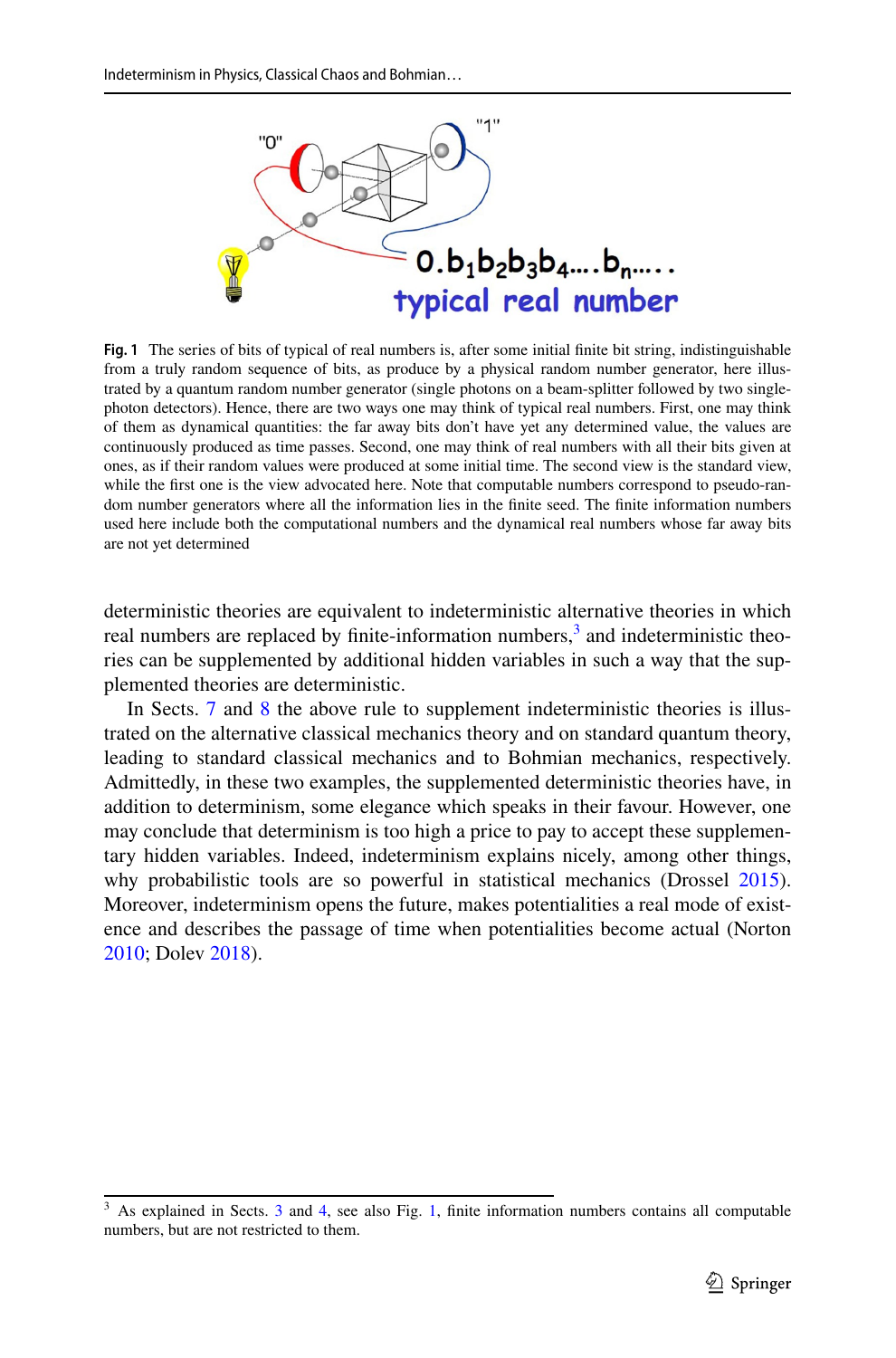#### <span id="page-3-3"></span>**2 Classical Dynamical Systems**

The simplest and thus best known classical dynamical systems are clocks, harmonic oscillators, two bodies interacting via gravity (e.g. one lonely planet orbiting its sun) and similar systems. For such systems, the trajectories are ellipses $4$  (in ordinary or in confguration space), including the cases of degenerate ellipses, i.e. circles and straight lines.<sup>5</sup> Such simple dynamical systems are called integrable. They are characterized by their stability: the solution at any time depends only on the leading digits of the initial condition. More precisely, the solution up to any precision  $\epsilon$  depends only on the initial condition up to a precision  $\epsilon$ . Hence, for such simple systems, the far away digits, let's say from the billionth digits on, are physically irrelevant, i.e. don't represent anything physical; rhetorically, I sometimes write that these far away digits have no physical existence or are not physically real.

However, the fact is that almost all classical dynamical systems are not integrable, they are not simple, but on the contrary are chaotic. In this paper, for clarity, I consider one typical chaotic dynamical system, but it is important to realize that all non-simple classical dynamical systems share the essential features of our example. In this example, we don't consider the solution at all times, but only at a discrete set of times, let's say every microsecond. Furthermore, we assume the system is constrained to remain within the unit interval  $[0,1]$ , i.e. its coordinate x lies between 0 and 1. Accordingly, its coordinate can be written in binary form as a number like:

<span id="page-3-2"></span>
$$
x = 0.b_1b_2b_3\ldots b_n\ldots \tag{1}
$$

where the  $b_j$ 's are the bits of *x* in binary representation (equivalent to the digits in base 10). The dynamics for each time step of this example is given by the following map:

$$
x \to \begin{cases} 2x & \text{if } x < \frac{1}{2} \\ 2x - 1 & \text{if } x \ge \frac{1}{2} \end{cases}
$$
 (2)

Such a dynamical map is very simple to represent when the coordinate *x* is represented in binary form:

$$
x = 0.b1b2b3 \dots bn \dots \n\rightarrow 0.b2b3 \dots bn \dots
$$
\n(3)

At each time-step the bits merely get shifted to the left by one place and the initial leading bit  $b_1$  drops out. After *n* time-steps, the bits shift by *n* steps to the left. This example of a generic chaotic system is inspired by the baker's map ([https://en.wikip](https://en.wikipedia.org/wiki/Baker%27s_map) [edia.org/wiki/Baker%27s\\_map](https://en.wikipedia.org/wiki/Baker%27s_map)), though in our example there is a discontinuity at

<span id="page-3-0"></span><sup>4</sup> Trajectories whose coordinates are sinuses and cosins, functions that every computer "knows" how to calculate efficiently.

<span id="page-3-1"></span> $5$  Or the trajectories escape to infinity following parabolas or hyperbolas.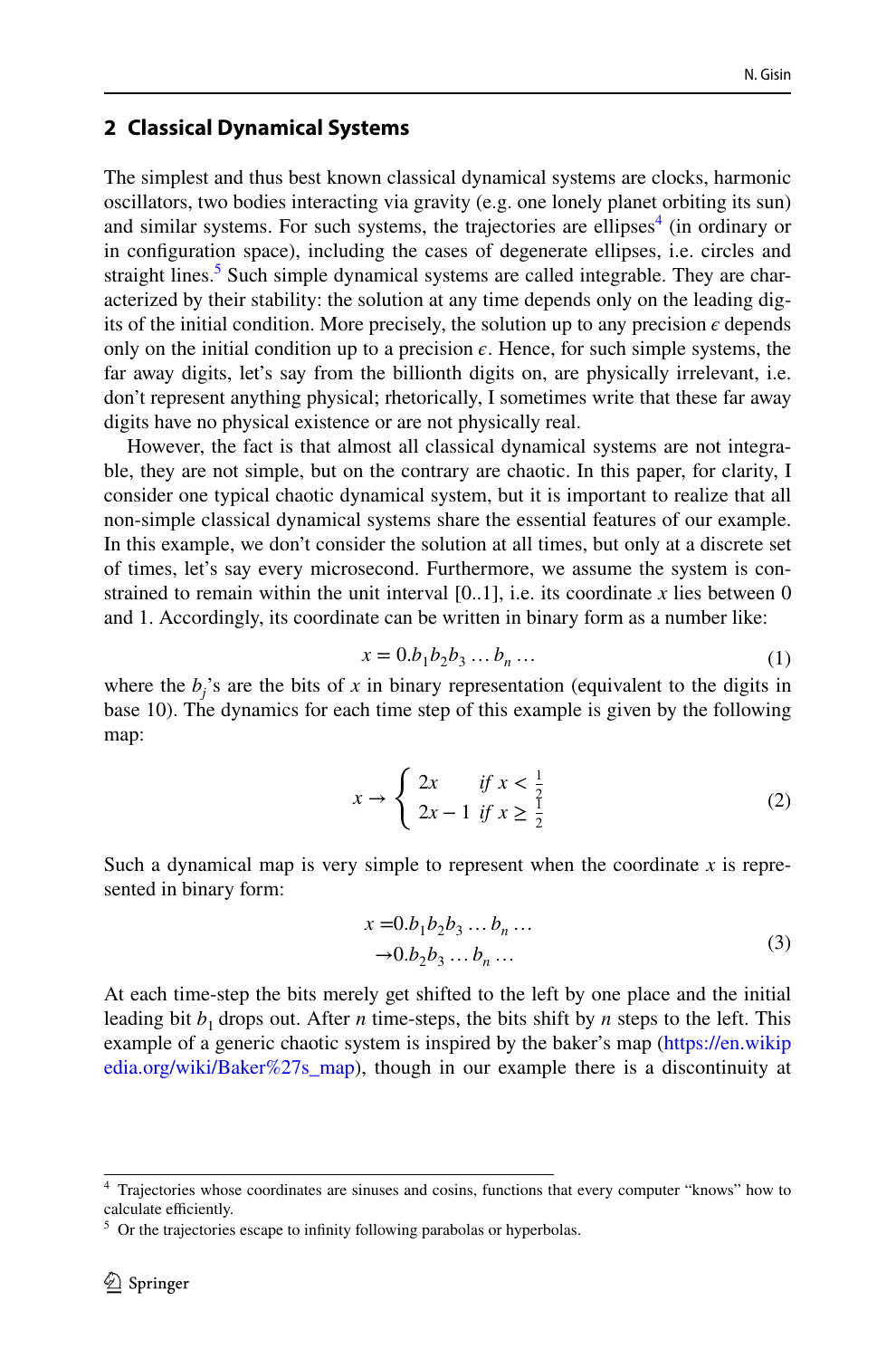$x = \frac{1}{2}$ . Note however, that the continuous baker's map shares all features of our map essential for our arguments.

Notice that whether the  $x$  in Eq. ([1\)](#page-3-2) lies in the first half of the unit interval or in the second half is entirely determined by the leading bit  $b_1$ . This has the following important consequence: whether the system lies within the frst half or the second half of the unit interval after *n* time-steps is determined by the first bit after *n* timesteps, hence it depends on the *n*th bit of the initial condition.

Such a chaotic system illustrates, for example, the challenge of weather predictions. Let's say that when the system's coordinate  $x$  lies on the left of the unit interval, this represents rainy weather, while an *x* on the right-hand side represents sunny weather. Then, the weather in a week's time depends on infnitesimal bits, e.g. the billionth bit, of the initial condition.

The question here is not whether this billionth bit can be measured, but rather whether this billionth bit has any physical relevance. Clearly, if the initial condition is defned by a real number, then this billionth bit is mathematically well defned. Hence, the question is whether mathematical real numbers are physically real.

#### <span id="page-4-0"></span>**3 Real Numbers are Not Really Real**

The set of all real numbers is equivalent (isomorphic) to the set of real numbers within the unit interval. Hence, all relevant numbers can be written as in  $(1)$  $(1)$ , with infnitely many bits *bj* . This way of writing down real numbers already illustrates the fact that real numbers do, in general, contain an unlimited amount of (Shannon) information, i.e. infnitely many bits. The only exceptions are when the series of bits *bj* terminates, or more precisely when all bits after a fnite coordinate *m* are nil:  $b_i = 0$  for all  $j > m$ , or when after a finite position *m* the series of bits repeats itself forever, like, e.g., 0.0111011001010101010101010101 … which continues with an endless repetition of the pattern 01, or more generally when there is a fnite formula (algorithm) to compute all bits.

Another nice way to illustrate the infnite amount of information in typical real numbers is due to Emile Borel, as nicely told by Chaitin ([2008\)](#page-12-5). They emphasize that one single real number can contain the answers to all (binary) questions one can formulate in any human language. To see this it suffices to realize that there are only fnitely many languages, each with fnitely many symbols. Hence, one can binarize this list of symbols (as routinely done in today's computers) and list all sequences of symbols, frst the sequences containing only a single symbol, next those containing two symbols, and so on. This huge list of symbols can then be considered as the bits of a real number. Let's leave 2 bits,  $b_n^1 b_n^2$ , in-between each sequence  $S_n$  of symbols:

$$
0.S_1b_1^1b_1^2S_2b_2^1b_2^2S_3b_3^1b_3^2\ldots S_nb_n^1b_n^2\ldots
$$
\n(4)

When the sequence  $S_n$  of symbols doesn't represent a binary question, we set these two bits to 0  $(b_n^1 b_n^2 = 00)$ . When they represent a question whose answer is *yes*, we set these bits to 01 and if the answer is *no* we set them to 10. This procedure is not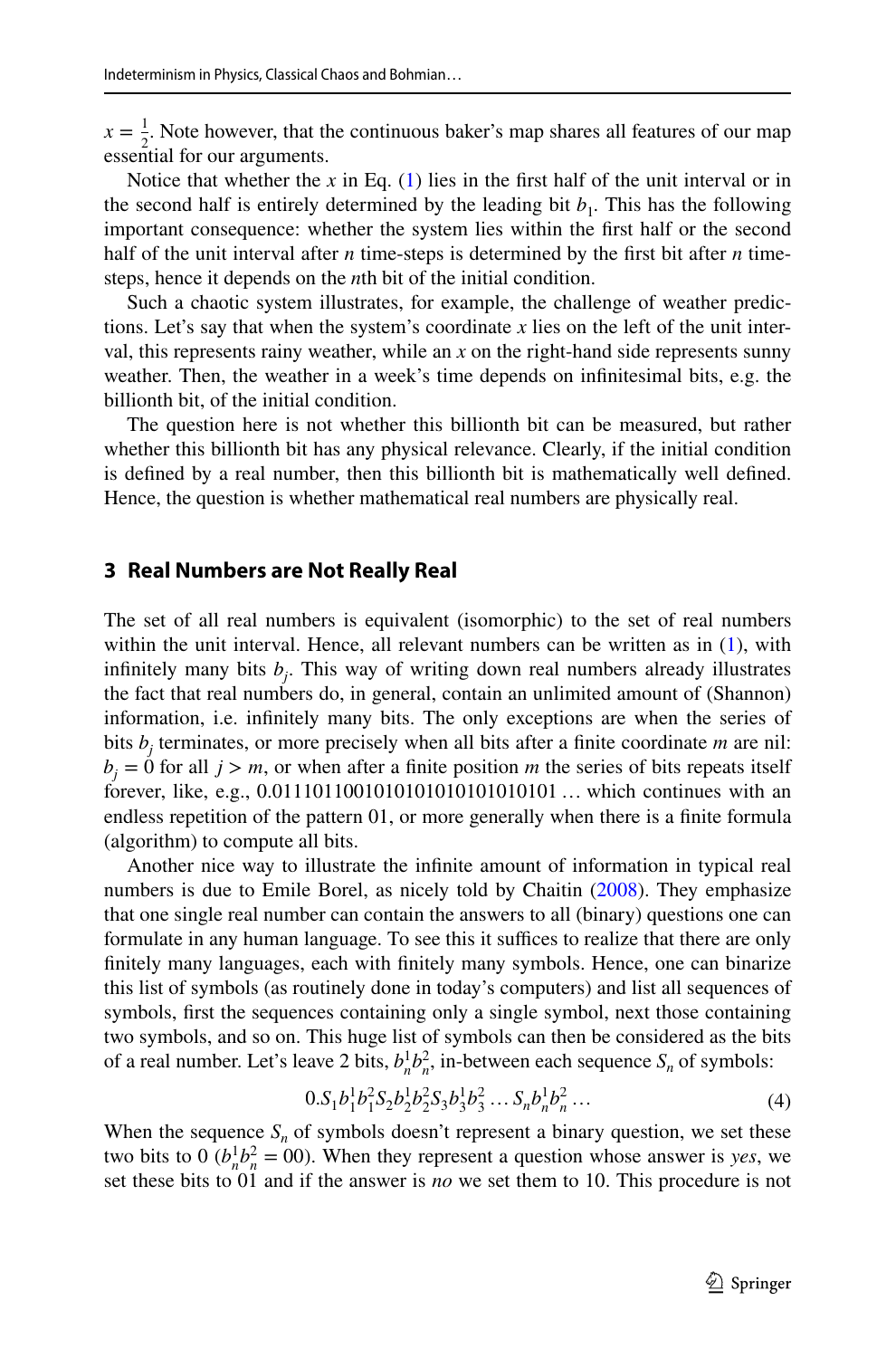efficient at all, but who cares: $6 \text{ since a real number has infinitely many bits, there}$  $6 \text{ since a real number has infinitely many bits, there}$ is no need to save space! Hence, one can really code the answers to all possible (binary) questions in one single real number. This illustrates the absurdly unlimited amount of information that real numbers contain. Real numbers are monsters!

In the next section I argue that a fnite volume of space can contain no more than a fnite amount of information. Following this reasonable assumption, I argue that the so-called real numbers are not really real. More precisely, I argue that the mathematical real numbers are not physically real, by which I mean that they do not represent anything physical. Indeed, the thesis of this paper is that all of physics can be done with only fnite-information numbers. Note that these numbers contain all computable numbers, but are not restricted to them: they also contain "numbers" whose far away digits are undetermined, i.e. not yet determined,<sup> $\prime$ </sup> as illustrated in Fig. [1](#page-2-1). All numbers containing an infnite amount of information, cannot represent physical entities; specifcally, they cannot be used, and in fact are not used, to describe initial conditions, $\delta$  see also Dowek ([2013\)](#page-12-6). Moreover, in practice, one never uses real numbers, except to prove some general abstract non-constructive existence theorems. The fact that one doesn't need real numbers in practice is quite obvious, as one never accesses an infnite amount of information. Furthermore, today all predictions can be—and most of the time are—encoded in computers, computers that obviously hold at most a fnite amount of bits, as emphasized in the next section. Consequently, physics is actually done using only fnite-information numbers and, as we'll see in Sect. [6,](#page-8-0) classical physics with fnite-information initial condition is a well defned indeterministic alternative theory to classical mechanics. Admittedly, one may prefer to postulate that real numbers are physically signifcant, as I discuss in Sect. [8.](#page-10-0)

#### <span id="page-5-0"></span>**4 A Finite Volume in Space Contains at Most Finite Information**

Here I present an argument supporting the claim that real numbers cannot represent anything physical. This argument is based on the assumption that no fnite volume of space can contain an infnite amount of information. This is a well accepted result that follows from the holographic principle, known as the Bekenstein bound (Bousso [2002](#page-12-7); Bekenstein [1981](#page-12-8)). In brief, any storage of a bit of information requires some energy and large enough energy densities trigger black holes. However, for the purpose of my argument, I believe a much simpler reasoning suffice to convince oneself

<span id="page-5-1"></span> $<sup>6</sup>$  An already more economical coding would be to ignore all sequences of symbols that do not represent</sup> any question and add after each meaningful question a single bit coding for the answer.

<span id="page-5-2"></span> $7$  This is somewhat reminiscent of Brouwer's indeterminate numbers (Posy [1976](#page-12-9)).

<span id="page-5-3"></span><sup>8</sup> To be clear—I am not making claims pertaining to the nature of numbers, or making assumptions regarding the reality or unreality of numbers. My concern is with distinguishing numbers that have physical signifcance from those that do not. Nor am I at all concerned with the well known and daunting task of accounting for the applicability of math in science. Finally, I am not arguing against the use of real numbers as a useful tool for calculus, simply only fnite-information number can represent something physical.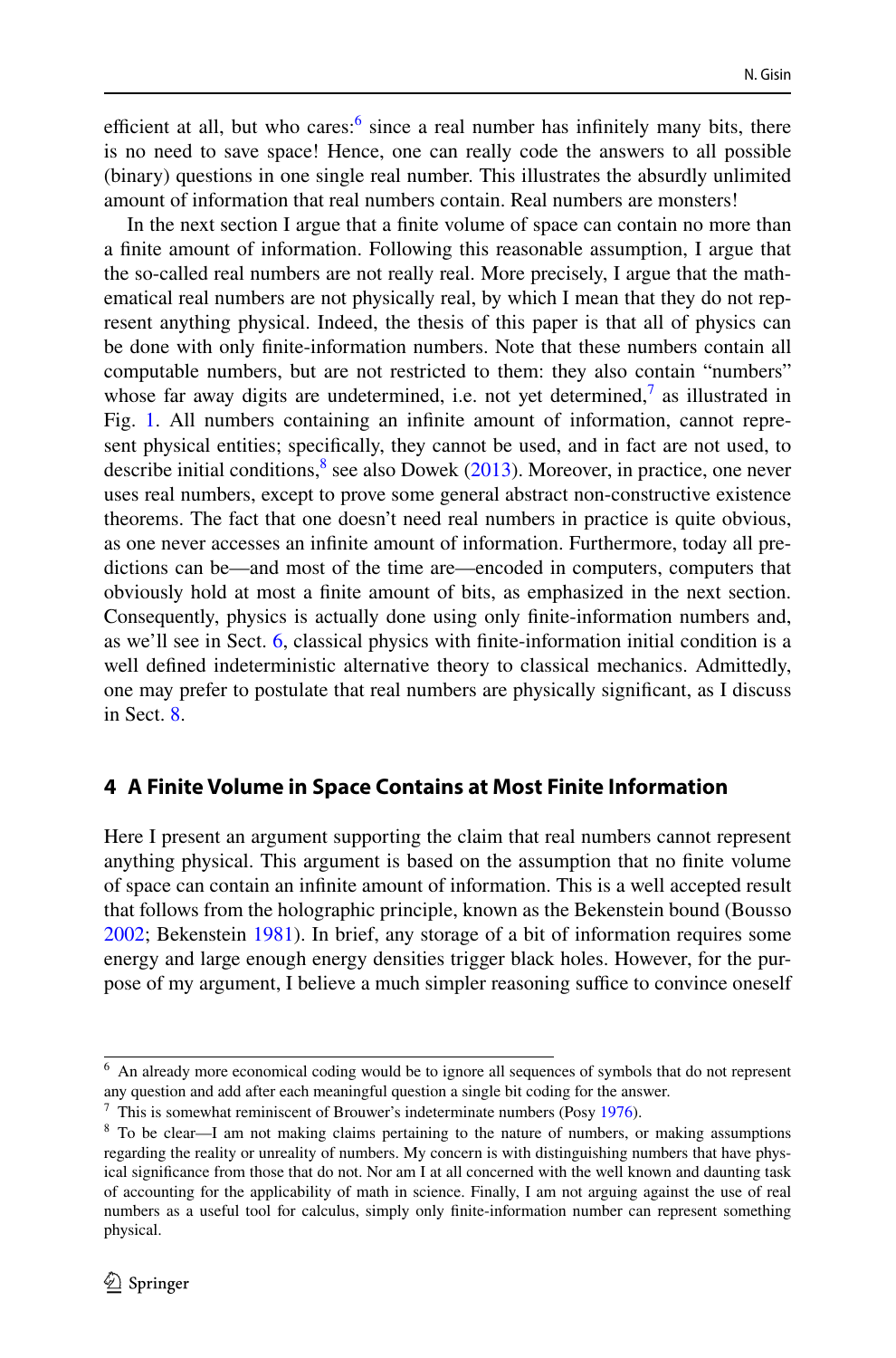that every bit of information occupies some space, hence that information density is limited. Let me now present this reasoning based on an intuitive assumption.

The enormous progress in information storage over the last few decades pro-foundly impacts our society.<sup>[9](#page-6-0)</sup> Today, everyone knows that they hold gigabytes of information in their pockets and that companies like Google and agencies like the NSA store everything that transits through the internet. Furthermore, everyone knows also that each stored bit requires some space. Not much, possibly soon only a few cubic nanometre  $(10^{-18} \text{ mm}^3)$ , but definitively some finite volume. Consequently, assuming that information has always to be encoded in some physical stuf, a finite volume of space cannot contain more than a finite amount of information.<sup>[10](#page-6-1)</sup> At least, this is a very reasonable assumption.

Here I would like to explore the deep conceptual consequences of this assumption, an assumption easy to formulate and defend in our information-based society, but an assumption hardly conceivable a century ago. Remember indeed, that the modern concept of information was formalized by Shannon only in the 1940's.

Consider a small volume, a cubic centimetre let's say, containing a marble ball. This small volume can contain but a fnite amount of information. Hence, the centre of mass of this marble ball can't be a real number (and even less 3 real numbers), since real numbers contain—with probability one—an infnite amount of information. Classical physics describes the centre of mass of the ball by 3 real numbers; and this is an extremely efficient description. But the assumption that a finite volume of space can't contain more but a fnite amount of information implies that the centre of mass of any object cannot be identifed with mathematical real numbers. Real numbers are useful tools, but are only tools.<sup>11</sup> They do not represent physical reality.

Admittedly, according to today's physics the above argument is a bit misleading, since we know that, ultimately, the marble ball and its centre of mass should be described by quantum physics, including quantum indeterminacy (often called uncertainty). This is correct, of course. But let's continue with classical physics because, frst, it remains extremely useful today, and, secondly, it is often presented as the archetype of deterministic theories. The main point of this paper is that

<span id="page-6-0"></span><sup>&</sup>lt;sup>9</sup> Allow me a side remark. The enormous progress in information storage and the relatively poor progress in energy storage explains why the science fction of half a century ago completely missed the "internet revolution". In the science fction of those days no one could hold an encyclopedia in his pocket, but everyone was fying thanks to small backpacks.

<span id="page-6-1"></span><sup>&</sup>lt;sup>10</sup> Here I am clearly building on the huge success of quantum information science and on Landauer's famous claim—"Information is Physical", by which he meant that information has always to be encoded in some physical stuff (Landauer [1996](#page-12-10)). One may ask what about classical and quantum fields? Classical felds can in principle be measured with arbitrary precision in any small volume, hence the same reasoning as above holds for classical feld: they can't be faithfully represented by typical real numbers. For quantum feld, the situation is diferent, as their values can't be measured arbitrarily. But the quantum case is anyway very diferent and not the theme of this work [see, however, the interesting paper on a finite realistic theory of multi-qubit physics (Palmer [2018\)](#page-12-11)].

<span id="page-6-2"></span><sup>&</sup>lt;sup>11</sup> One may ask whether one could do physics without the tool of real numbers. I believe that the answer is positive, though, frst, it is a historical fact that the real-number-tool has been extremely useful for the development of physics, including modern quantum feld theory, and, second, in order to bypass the realnumber-tool something else should fll the continuum, possibly something like Brouwer's intuitionistic choice sequences (Posy [1976](#page-12-9)).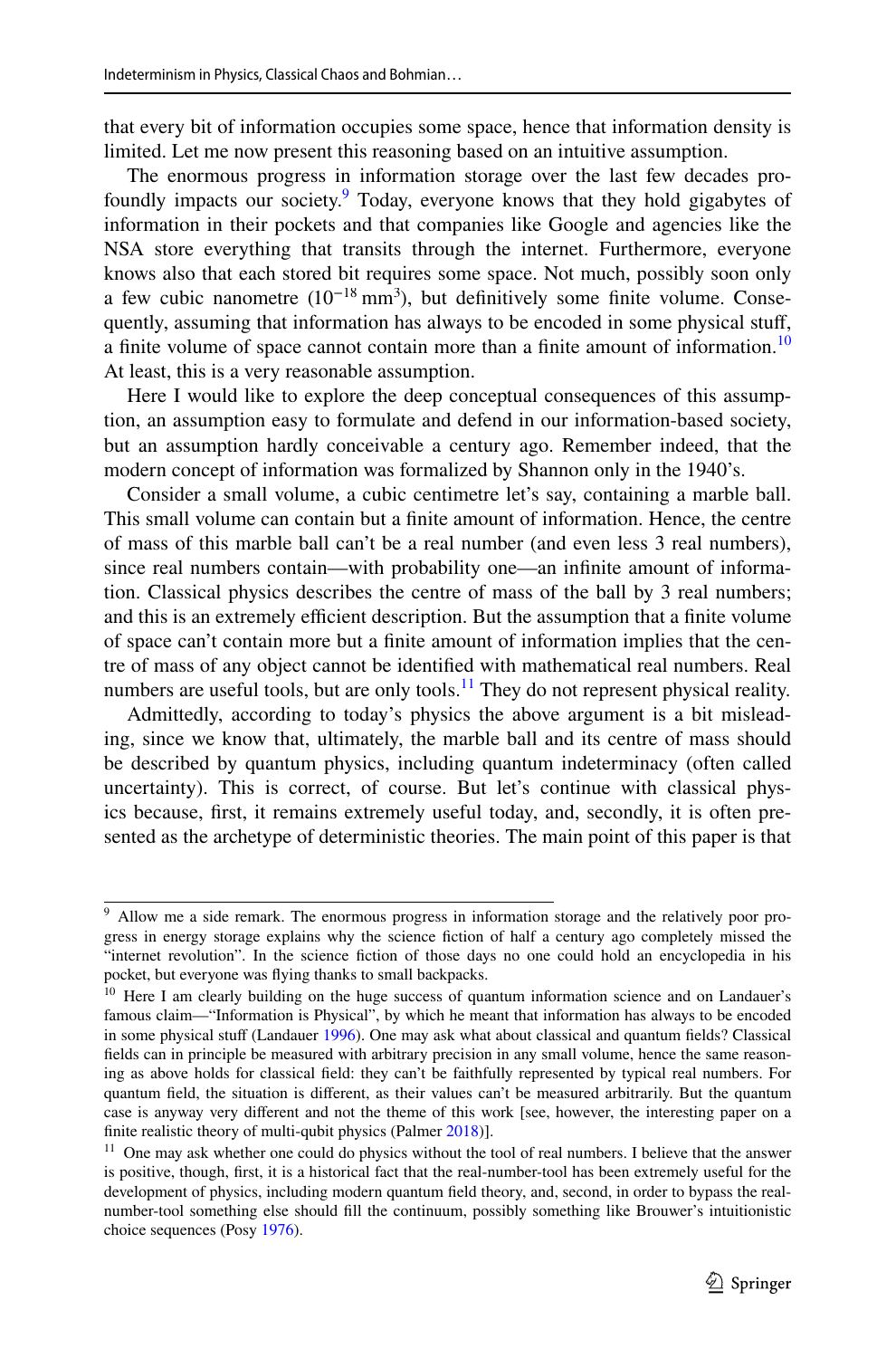classical physics is deterministic only if one attributes to the tool of real numbers physical signifcance. As soon as one realizes that the mathematical real numbers are "not really real", i.e. have no physical signifcance, then one concludes that classical physics is not deterministic, as we elaborate in Sect. [6](#page-8-0). Actually, things are even worse, as we explain in the next section.

## <span id="page-7-0"></span>**5 Mathematical Real Numbers are Physical Random Numbers**

Some real numbers can be computed up to arbitrary precision with a computer, like for example all rational numbers and numbers like  $\sqrt{2}$  and  $\pi$ . Such computable numbers contain only fnite information, the length in bits of the shortest program that outputs their bits. Note that since there are only countably many programs, the set of real numbers that can be calculated by a computer is infnitely smaller than the set of all real numbers. More precisely, the set of computable numbers is countablyinfnite, like the integers, while the set of real numbers is continuously-infnite, like the mathematical points on a line. Consequently, real numbers are uncomputable with probability one. Or, equivalently, the set of computable numbers has measure zero among the set of all real numbers. For more see Chaitin ([2008\)](#page-12-5).

The above simple observation has the following important consequence: after the frst bits, the next bits of almost all real numbers are random: they don't follow any structure. These bits are as random as the outcome of quantum measurements (on half a singlet, let's say), i.e. they are as random as possible<sup>12</sup> (Chaitin [2008\)](#page-12-5). Actually, one can't even name or characterize real numbers, as there are only countably many names and characterizations. Hence, almost all real numbers are totally outside our grasp: we can't say anything about them, except that their digits are random, they have no structure. Indeed, if the digits of a real number had some structure, this very structure would allow one to characterise and name that number.

Accordingly, to name them "real number" is seriously confusing. A better terminology would be to call them "random numbers". Unfortunately, Descartes named them "real" to contrast them with the complex numbers, those numbers that include the square root of −1, traditionally denote *i*. Hence:

Mathematical real numbers are physical random numbers.

I think it can be speculated that had we learned in school to name such numbers "random" rather than "real", we would be less inclined to adopt a deterministic outlook on the basis of the science they fgure in.

<span id="page-7-1"></span><sup>&</sup>lt;sup>12</sup> Some caution is due here, as not all bits of all real numbers are random, as illustrated by the following example. Defne a number with all bits at even positions identical to the corresponding bits of the computable number  $\pi$  and all bits at odd positions determined by the successive outcomes of a given (infnite) sequence of "true coin tosses", e.g. the outcomes of a quantum random number generator. In such an artifcial case, every second bit is predictable, but all others are truly random.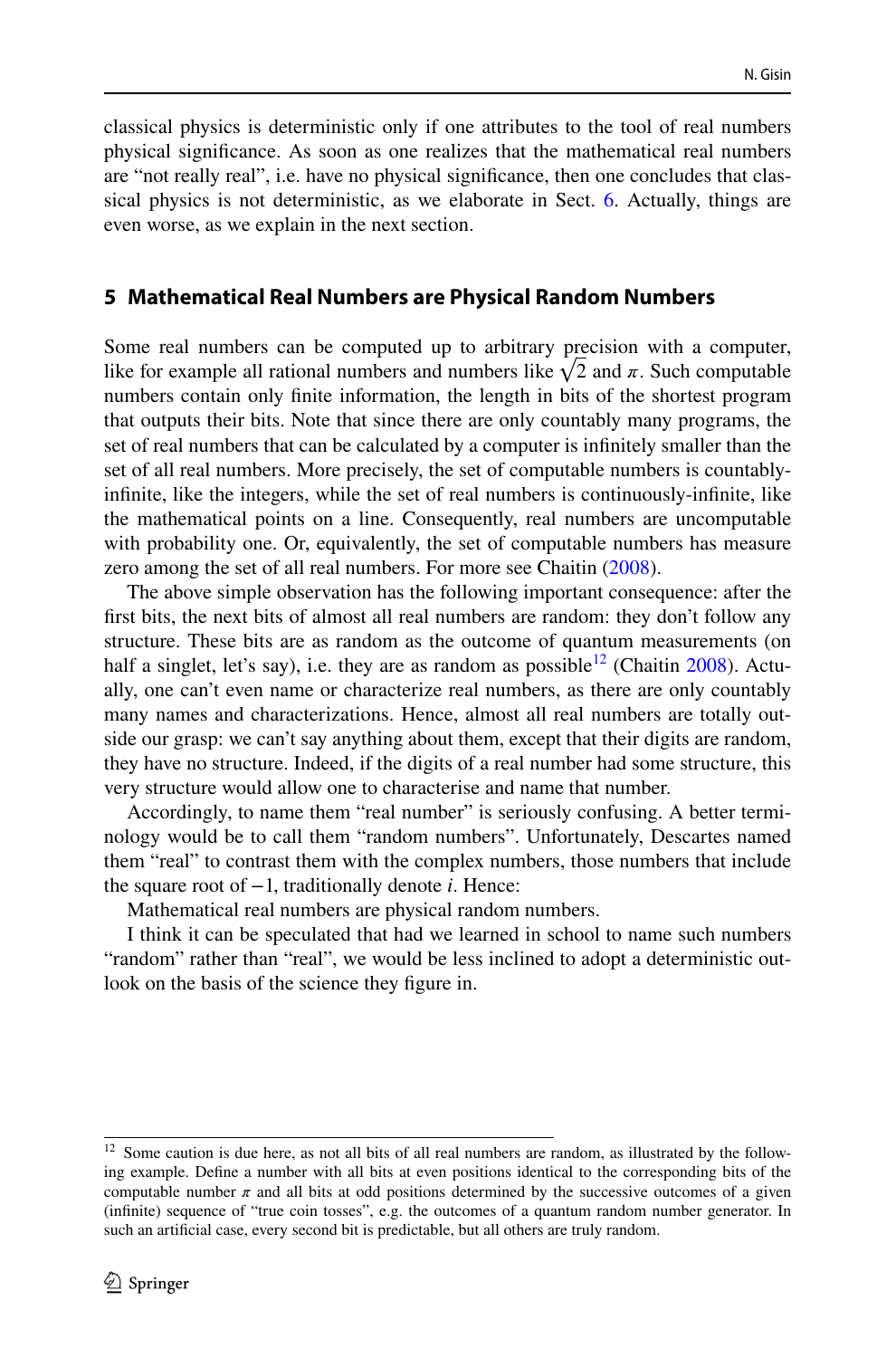## <span id="page-8-0"></span>**6 Non‑deterministic Classical Physics**

In this section we return to physics, now that we have established that the "mathematical real numbers are physical random numbers", i.e. most mathematical real numbers are physically immaterial. We defne alternative classical mechanics as the same set of dynamical equations as standard classical mechanics, but all parameters, notably the initial conditions, are given by fnite-information numbers. Note that for integrable dynamical systems, the coordinates at all times given by a fnite-information parameter *t* are themselves described by fnite-information numbers. Hence, all predictions about integrable systems remain unchanged.

However, looking back to the example of the typical classical chaotic dynamical system of Sect. [2](#page-3-3), we recall that the leading bit describing the system, i.e. the bit that determines whether the system lies of the left half (rainy weather) or on the right half of the unit interval (sunny weather) after *n* time-steps, depends on the *n*th bit of the initial condition,  $b_n$ . But, if *n* is large enough, this *n*th bit of the initial condition had, at the time corresponding to the initial condition, no physical signifcance[.13](#page-8-1) Hence, according to our alternative classical mechanics, chaotic dynamical systems are truly random. Let me emphasize that they are not merely random for all practical purposes, but that they are truly random, as random as quantum measurement results. This randomness has nothing to do with technological limitations, it is intrinsic pure randomness.

The view I am suggesting is that the frst bits in the expression of *x* are "really real" (e.g., at present, it is really rather sunny or rather rainy), while the very far away bits are totally random. As time passes they get shifted to the left, one position at each time-step.<sup>14</sup> Hence, step by step they acquire some definite value. As time passes they have a changing disposition (or propensity) (Dorato [2011](#page-12-12); Gisin [1991](#page-12-13)) to hold their eventual value. This propensity changes at each time-step, similarly to the quantum probability of physical quantities of quantum systems that also evolve as time passes. I suggest that this is similar to the Brownian motion of some particle that evolves in-between two sticky plates (that code for the bit values 0 and 1) until it eventually sticks either on the left plate or on the right plate.<sup>15</sup> Accordingly, the openness of the future enters gradually, sometimes on millisecond scales and for other systems on scales of millions of years. This is just a brief statement of an idea, an elaboration will follow in a future paper.

One may object that this view is arbitrary as there is no natural bit number where the transition from determined to random bits takes place. This is correct, though not important in practice as long as this transition is far away down the bit series. The lack of a natural transition is due to the fact that, in classical physics, there is no

<span id="page-8-1"></span><sup>&</sup>lt;sup>13</sup> Interestingly, this is how today's physicists model the climate, with finite-truncated numbers and stochastic remainders, see, e.g., the recent review (Palmer [2019](#page-12-14)).

<span id="page-8-2"></span><sup>&</sup>lt;sup>14</sup> The time-steps are used here only as illustration. Time could pass much smoother, with the propensities of all bits varying slowly.

<span id="page-8-3"></span><sup>&</sup>lt;sup>15</sup> Note that this is similar to the quantum state of a quantum-bit (qubit) in spontaneous localization models described with stochastic Schrödinger equations (Gisin and Percival [1992](#page-12-15)).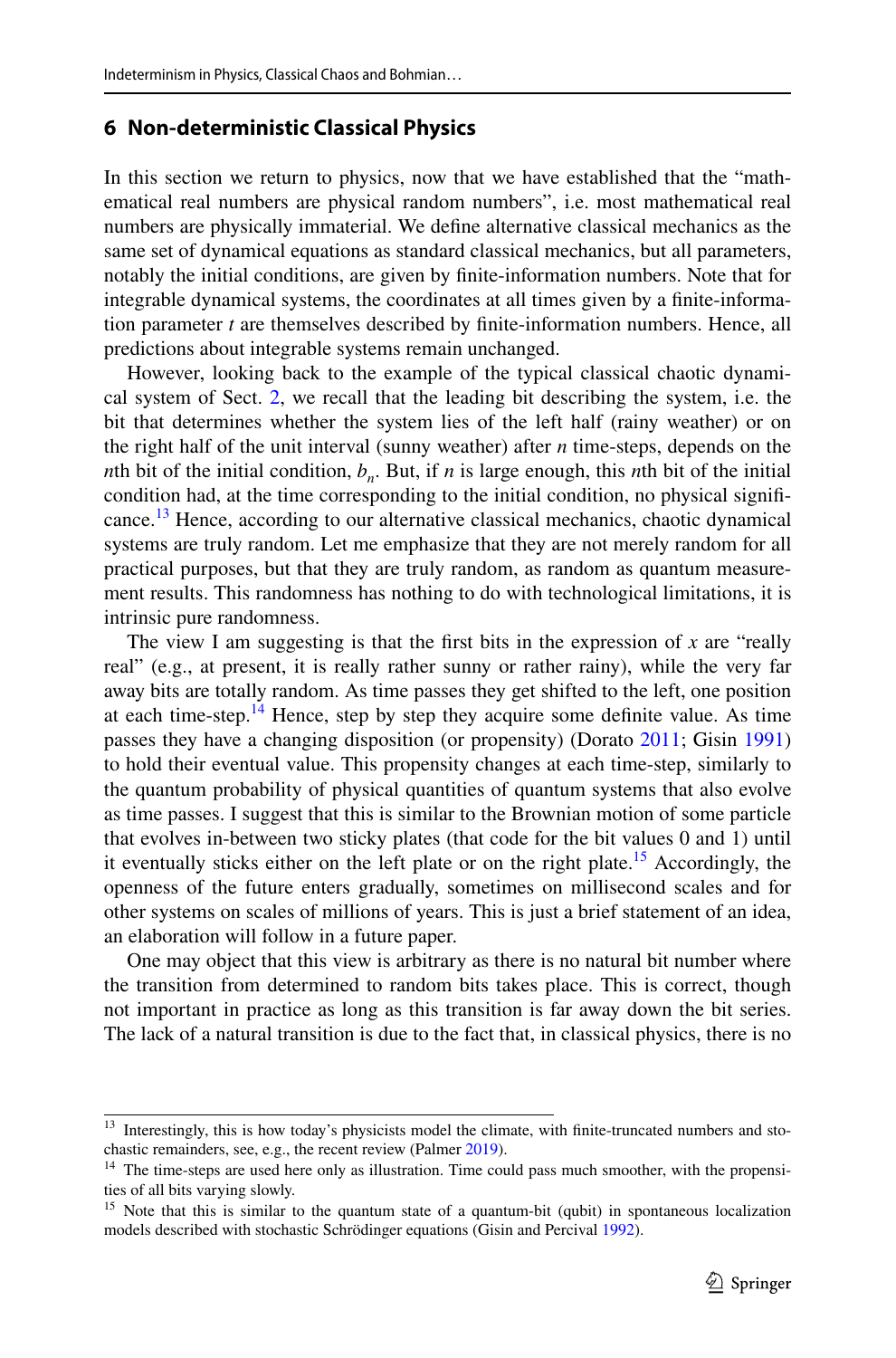equivalent to the Planck constant of quantum theory. But this is quite natural, as the fact is that when one looks for this transition in the physical description of classical systems, one hits quantum physics.

Admittedly, Newton's equations, as well as Maxwell's equations, are deterministic: given initial conditions in the form of real numbers, all the future and past are fixed.<sup>[16](#page-9-1)</sup> But the fact that these equations are mathematically deterministic doesn't imply that physics is deterministic. For example, this is defnitively not the case when the initial conditions of chaotic systems are not identifable with mathematical real numbers, as in our alternative classical mechanics. Consequently, whether classical physics is deterministic or not is not a scientifc question, but depends on the physical signifcance one associates with mathematical real numbers.

As the philosopher Anscombe [\(1971](#page-12-16)) emphasized, "the high success of Newton's astronomy was in one way an intellectual disaster: it produced an illusion (...) for this gave the impression that we had here an ideal of scientifc explanation; whereas the truth was, it was mere obligingness on the part of the solar system, by having had so peaceful a history in recorded time, to provide such a model".

#### <span id="page-9-0"></span>**7 Supplementary Variables...**

So far we have seen that physics is non-deterministic and that this is true both of quantum (Gisin [2014](#page-12-17)) and alternative classical mechanics. In this section we turn to the natural question of whether one could add supplementary variables to quantum and to alternative classical mechanics in order to restore determinism.

That it is possible to do so in the case of classical mechanics is well known. It suffices to add the mathematical real numbers, as is usually done without even mentioning that these are supplementary variables. Once these real numbers are added and postulated to be part of the ontology of the theory, the so extended theory is deterministic. Somehow, all the randomness has been pushed back to the (unattainable) initial conditions, as discussed in the next section.

For physicists this may look like a joke: we frst argued at length that "'real numbers are not really real"' just to next introduce them again. But notice what is achieved by viewing things in this way. The real numbers are certainly not necessarily part of the ontology of classical physics, it is not the experimental facts that force physics to include real numbers in the ontology of classical physics. Hence, at frst, classical physics is non-deterministic. However, all non-deterministic theories can be turned deterministic by adding supplementary variables. In full generality, it suffices to add, for example, as supplementary variables all results of all future measurements, while making sure that these supplementary variables remain hidden as long as the corresponding measurements haven't happen. In fact, that's exactly how classical mechanics is done: postulating that the initial condition of all classical dynamical systems are faithfully described by real numbers is an elegant way of adding all future results, while making sure that they remain inaccessible for long

<span id="page-9-1"></span> $16$  Up to exceptional cases, see footnote 1.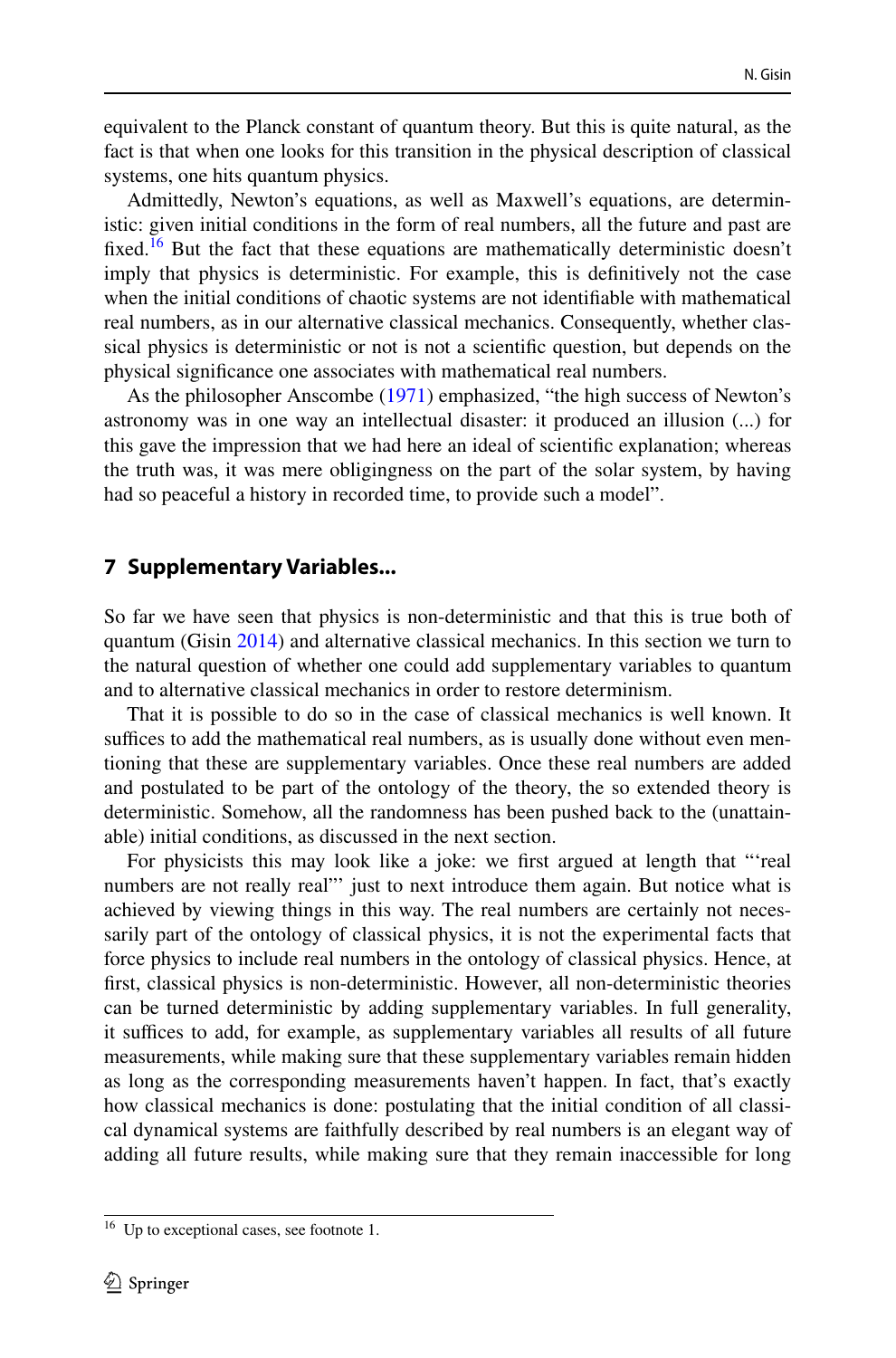enough a time. Admittedly, just adding future results and postulating that there are inaccessible won't convince any scientist. Adding the real numbers to classical physics is much more convincing, because it is elegant. But is it truly diferent?

And what about quantum physics? Here there is a well known way to add supplementary variables in such a way as to turn quantum mechanics deterministic. This is known as Bohmian mechanics (or the de Broglie-Bohm pilot wave) (Bohm [1952](#page-12-18); Bell [1982;](#page-12-19) Dürr and Teufel [2009\)](#page-12-20). Essentially, one postulates that all particles always have well defned—though inaccessible—positions and that, at the end of the day, all measurements are positions measurements (position of some pointer, position of some electrons that turn on/off some LEDs, etc). These particle positions, which I name Bohmian positions, are guided by the solution of the usual Schrödinger equation in a clever way such that if the initial positions are assumed to be statistically distributed according to the usual quantum probabilities, i.e.  $|\psi(\mathbf{x})|^2$ , then the statistical distribution of the Pohmian positions remain in accordance with then the statistical distribution of the Bohmian positions remain in accordance with quantum probabilities at all times. This is very elegant and, like for the real numbers for classical physics, adding Bohmian positions to the ontology of the theory turns quantum physics into a deterministic theory. Note that it requires also to "trust" real numbers, as the Bohmian positions and the quantum state vector use them.

A point of caution is due here: In case of systems composed of more than one particle, one should realize that the evolution of any particle, let's say the frst one, depends on the entire wave-function. Hence, it depends also on what happens at the location of the other particles, i.e. each particle is guided in a non-local way. This is necessary because quantum predictions violate the Bell inequality, hence all alternative (or supplemented) theories that reproduce quantum predictions must contain some non-local features (Bell [1987;](#page-12-21) Brunner et al. [2014;](#page-12-22) Gisin [2014\)](#page-12-17). But this is probably why most physicists reject Bohmian mechanics: they dislike explicit (though unavoidable) non-locality.

#### <span id="page-10-0"></span>**8 ...Push Randomness Back to the Initial Condition**

As we saw in the previous section, both alternative classical and quantum nondeterminism can be turned deterministic by adding supplementary variables. In both cases, the complemented deterministic theory is rather elegant. In both cases, the original randomness is pushed back to the initial conditions. Indeed, as time passes, instead of new bits in the series ([1\)](#page-3-2) gaining determined values, new bits from the initial condition gain relevance. Hence, we face a choice: either the fact that at present certain things happen and others do not is interpreted as revealing, retroactively, information about long past initial conditions, or else, we understand the present as the result of indeterminate reality, and the future as open. If we care about how we experience reality, the later option is obviously superior.

Noteworthy, it is a fact that almost all physicists do complement alternative classical mechanics with the mathematical real numbers; they do so even without thinking about it. At the same time, almost all physicist reject Bohmian mechanics arguing that it is unnecessarily complicated and doesn't lead to new physics. However, one may argue that the real numbers accepted in classical physics are also unnecessarily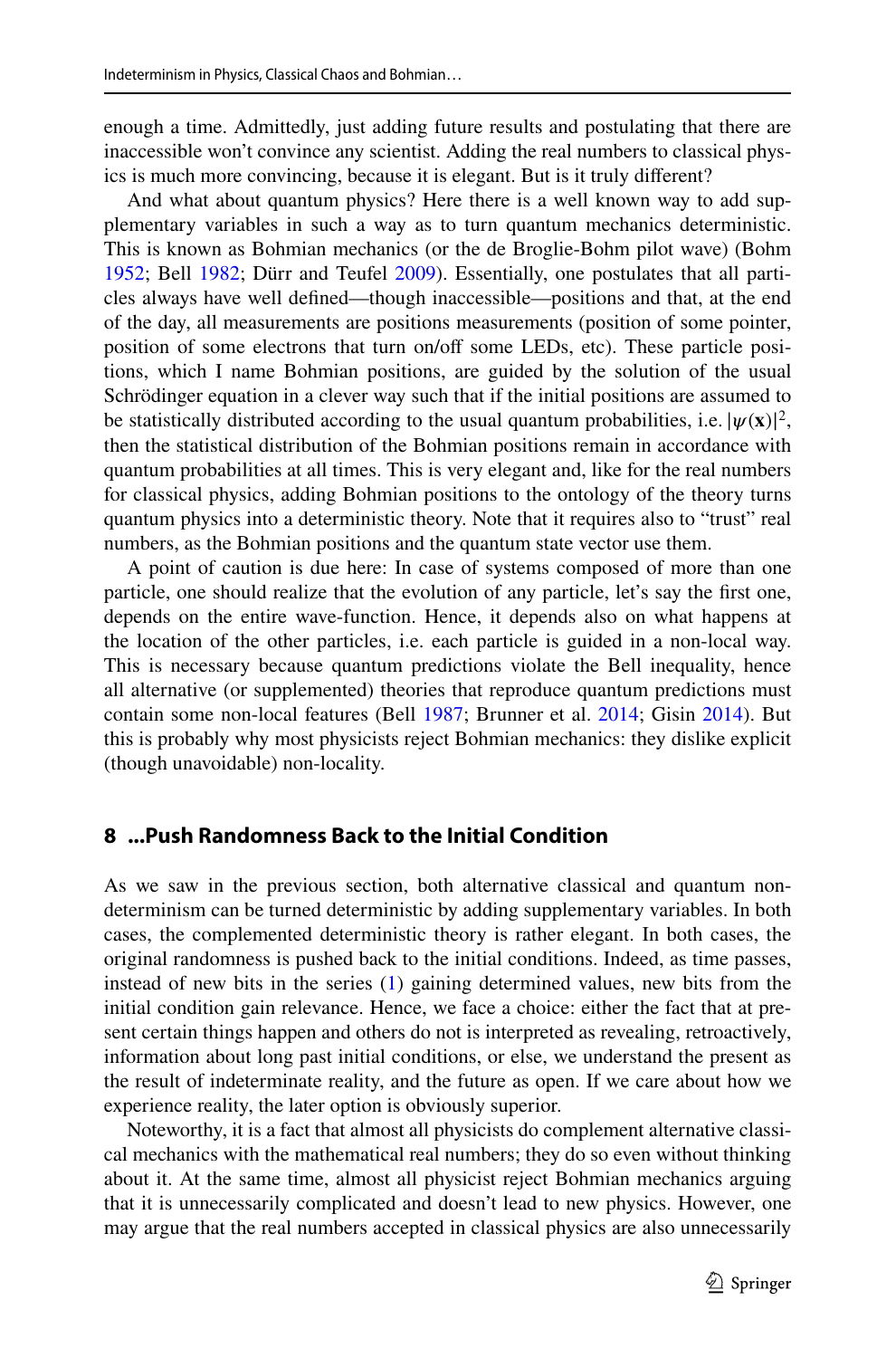complicated (remember, they contain an infnite amount of information. Isn't that hugely complex?). Furthermore, one can ask which new physics the real numbers produced.

## **9 Conclusion**

In our society the concept of information is ubiquitous. Today, it is quite natural to assume that no fnite volume of space can hold more but a fnite amount of (Shannon) information, as measured by bits. Consequently, I argue that one should not attribute to real numbers, i.e. to numbers that contain an infnite amount of information, any physical signifcance. This observation implies that there is a simple alternative to standard classical mechanics, based on fnite-information numbers, which is a non-deterministic theory although it has exactly the same predictive and explanatory powers.

At the time of Laplace the concept of information, in particular its quantization in terms of bits, was non-existing. Hence, it was natural to identify initial conditions of classical dynamical systems with the mathematical real numbers. But today that we know that "real numbers" contain an infinite amount of information and, as suggested above, that they would be better called "random numbers", we should realize that such numbers can't be the basis for determinism.

Accordingly, both classical and quantum theories can and, I claim, ought to be regarded as non-deterministic. Of course, one may want to complement these theories with supplementary variables in such a way that the complemented theory is deterministic. Note that this can be done both for quantum and for classical physics, as seen in Sects. [7](#page-9-0) and [8](#page-10-0); in both cases the supplementary variables are inaccessible. The fact is that most physicists easily complement classical physics, but are reluctant to make the similar move for quantum physics.

In summary, physics with all its predictive and explanatory powers can well be presented as intrinsically non-deterministic. The dominant view according to which classical physics is deterministic is due, frst, to a false impression generated by its huge success in astronomy and in the design of clocks and other simple mechanical (integrable) systems, and, second, to a lack of appreciation of its implication for (infnite) information density.

Finally, an indeterministic world is hospitable to Res Potentia and to the passage of time (Gisin [2017;](#page-12-23) Doley [2014\)](#page-12-24).<sup>[17](#page-11-0)</sup>

**Acknowledgements** This work profted from stimulating discussions with Augustin Baas, Cyril Branciard, Barbara Drossel, Florian Fröwis, Michael Hall, John Norton, Valerio Scarani and Christian Wüthrich. Financial support by the European ERC-AG MEC is gratefully acknowledged.

<span id="page-11-0"></span> $17$  Admittedly, the non-determinism of our alternative classical mechanics questions when do potentialities become actual. Continuously as part of the dynamics (Gisin [2018](#page-12-25))? This might shed new light on the old and infamous quantum "measurement" problem. Also, questions about time reversal may get interesting answers. If one inverts the map (3), new leading bits must be added at each time-steps, but without losing any bit. Hence, both the future and the past are open, but the present contains more information about the past than about the future.